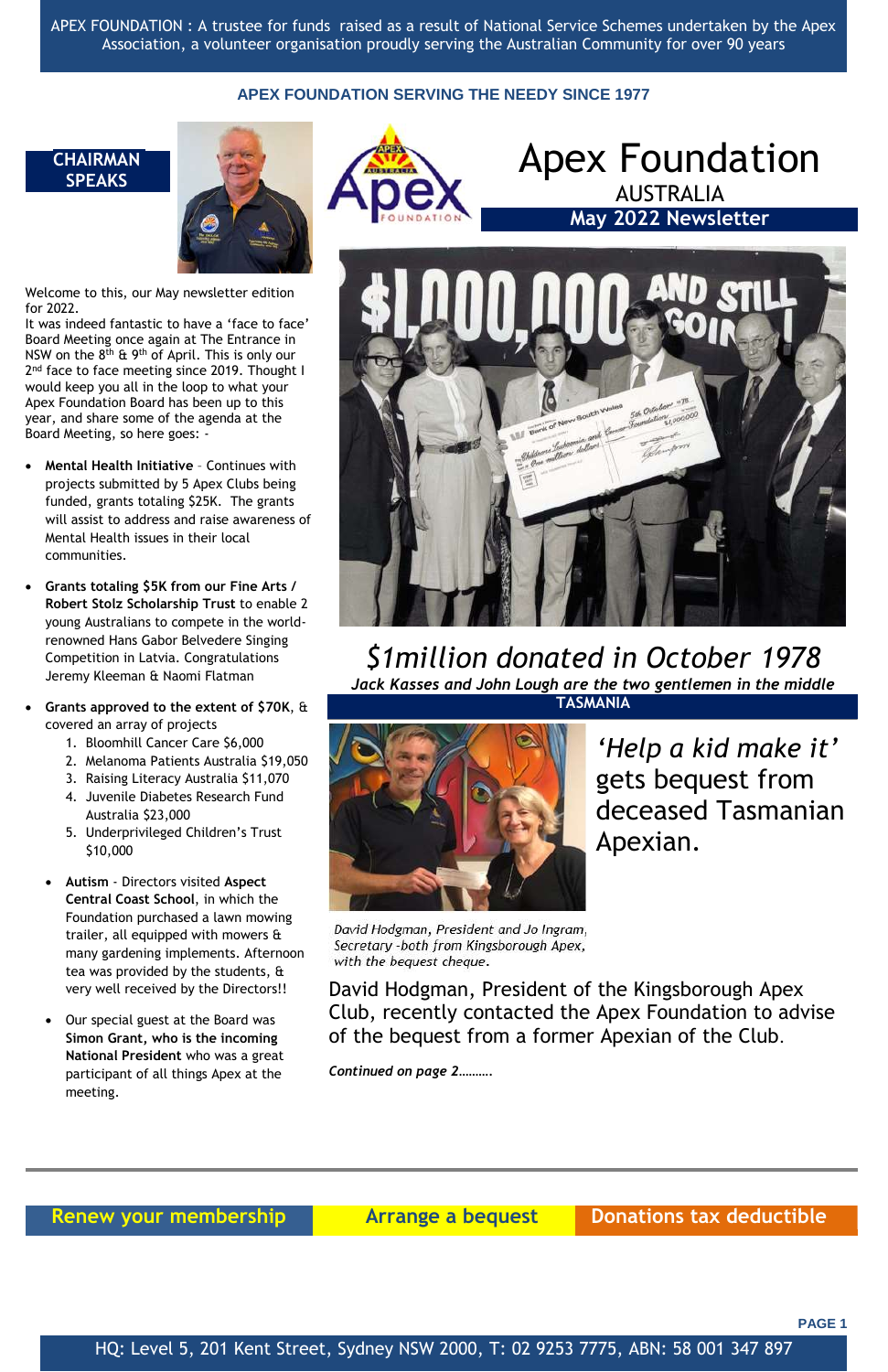#### **CHAIRMAN'S MESSAGE CONTINUED**

**PAGE 2**

### **Apex Foundation AGM 2022 - 18 November**

### *Continued from page 1* **Bequest from a deceased Kingsborough Apexian**

David asked for the \$10,000 bequest to be directed to the Children's Cancer & Leukemia Research cause. David explained the bequest came from a deceased Kingsborough Apexian, "who had been an active and long-standing member of Kingston and who played an active role in the community.

He left an indelible mark and his memory and legacy lives on through this bequest, benefitting all". He had requested to remain anonymous.

Apex Foundation Chair, Tony Wilshire, commented saying "such bequests keep the flame alive and help Apex through the Foundation continue its amazing work".

### **The story of**  *'Help a kid make it'* **and Children's Cancer Institute**

Projects such as "The Help a Kid Make It" National Service Scheme from 1976/77 is one of the great Apex achievements. Through the tenacity of two Apexians Jack Kasses and John Lough, the Children's Cancer Institute (CCI) was established. It is an amazing scheme and the Apex Foundation continues to support CCI.

Today, CCI employs over 300 researchers, students, and staff. The Institute is internationally acclaimed. Since 1977, the Apex Foundation has contributed over \$2.3 million to this heart-breaking cause. In 2010, CCI was relocated to the Lowy Cancer research Centre at University NSW.

Back in 1976 a cancer diagnosis was like a death sentence, with less than 30% surviving. Sadly, nearly 20% of kids still don't make it, despite tremendous achievements over recent decades, More Australian children die from cancer than any other disease.

#### **Each year, more than 1,000 children and adolescents are**

**diagnosed with cancer in Australia. Every week nearly 3 die from cancer, BUT each year is a step closer to eliminating children's suffering from cancer. Apexians, past and present, have much to be proud of.**  We give thanks for the \$10,000 bequest, and a special thanks to the Apex Club of

Kingsborough.

- **Grants totaling \$41K from The Civilian Widows Trust in WA** to assist many underprivileged children from all walks of life & areas of WA, with their education / development. Similar grants under the **Queensland Civilian Widows Trust amounted to \$6K**
- **Restructure of our Trusts** Lots of work done here, now being sent to our Solicitors to implement.
- So many other very positive things as well, but unfortunately we received a resignation from our director, **Graham Cassidy**. He will be very sadly missed, & for now we do not intend replacing him. This director's position will be made available during the election process in November.

Until then, stay safe everyone. Cheers,

## Tony Wilshire Chairman

#### **Letters to the Editor**

Great newsletter Clement. Merry Christmas. Regards Jim Hughes. Patron Apex Foundation

This is a fantastic newsletter. Regards David Cotton Director, Apex Foundation

Hi Clement, I trust you are well. Thank you for forwarding the latest newsletter. Both yourself, Tony, board members and the host of Apexians across Australia have again made an outstanding contribution to so many organisations and peoples. Congratulations. The new dedicated Children's Cancer Centre, to become the new home of the Children's Cancer Institute at the Sydney Children's Hospital, is well under construction and to open, hopefully in 2025. Testimony to how far have we advanced since the opening of our first Centre, the Apex Centre, opened in 1984. Wishing you all the blessings of Christmas. Jack Kasses OAM

## **EDITORIAL**



Ed: More news in this issue.

### **Mental Health Initiative**

The Apex Foundation has been very active on many fronts including assisting Apex Clubs in Australia on their initiatives promoting mental health in the community.

#### **Respite Facilities**

Although the Chalet and the SHACK had been closed frequently due to the pandemic and the SHACK also due to floods in the South Coast, a great deal of maintenance work was successfully carried out in preparation for the school holidays and the snow season. Both these facilities and the Apex Copper Coast Retreats are now fully operational

#### **Membership**

Members would have by now received their renewal notices. If you have not, please drop me a line at

[eo@apexfoundation.org.au](mailto:eo@apexfoundation.org.au) or phone me on 02 9253 7775. If you have not, please attend to it as soon as possible. Thank you in advance.

#### **Donations**

The generosity of donors to the Apex Foundations is greatly appreciated. We were also grateful that we were named as a beneficiary of a will of an ex Apexian. It is these acts of kindness and generosity that makes our mission of helping those in need worthwhile. Please continue to support us in our endeavours.

### Regards **Clement Fernandez Executive Officer / Editor Letters to the Editor**

#### *Clement and The Apex Foundation Team*

Congratulations on another great year and

significant outcomes achieved in the most difficult and challenging times. Apex Clubs and the Foundation have ensured protection and quality of the Apex profile in the community. Projects and recipients of the goodwill created through local community continue to demonstrate the Australian spirit and willingness to underscore several most worthy causes. Enjoy the Xmas and New Year season. I am sure you will ALL continue your endeavours for many more years

> **YIA John Phillips OAM Life Governor Apex Australia**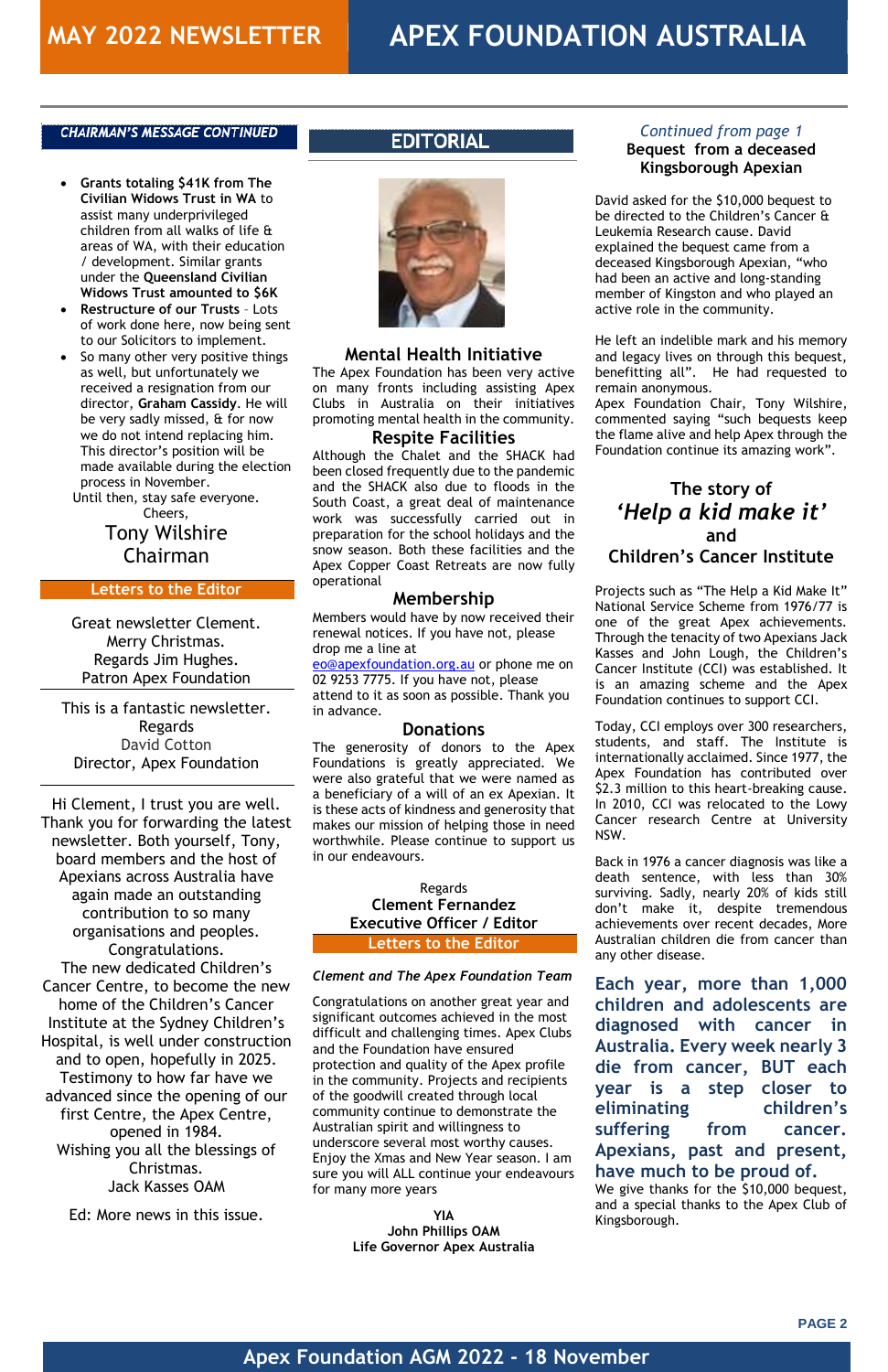### **Apex Foundation AGM 2022 - 18 November**

## UPDATE ON CHILDRENS CANCER RESEARCH – Major Announcement 12 April 2022

**On 12 April 2022 the Hon. Greg Hunt MP announced a major philanthropic donation for Australia's first Children's Comprehensive Cancer Centre which will be integrated into the new redevelopment for the Sydney Children's Hospital, Randwick.**

**To bolster the generous funding commitments from the NSW Government, Federal Government and the University of New South Wales (UNSW), a further \$50 million is required from philanthropic donations to complete the project and enable even greater investment in technology, research and services to offer the best possible care for sick children.**

**It was announced Minderoo Foundation will donate \$20 million with Chairman Dr Andrew Forrest AO and Co-Chair Nicola Forrest AO lending their patronage to help attract the final \$35 million required. In recognition of this philanthropic leadership the Centre will be known as the Minderoo Children's Comprehensive Cancer Centre.**

**The 20,000 sqm Centre– a partnership between the Kid's Cancer Centre, Sydney Children's Hospital Randwick, Children's Cancer Institute and University of New South Wales – will be the first of its kind in Australia: a fully integrated cancer centre, combining world-leading clinical care, with ground-breaking research and education, to change the face of paediatric cancer and ultimately, put an end to childhood cancer.**

**The \$658 million investment in the Sydney Children's Hospital, Randwick and Children's Comprehensive Cancer Centre includes: \$478 million from the NSW Government; \$100 million from the Commonwealth Government; \$25 million from Sydney Children's Hospitals Foundation; \$25 million from Children's Cancer Institute and the University of NSW is providing a \$30 million in-kind contribution for the Children's Comprehensive Cancer Centre within the adjacent UNSW Health Translation Hub.**

**Professor Michelle Haber AM, Executive Director, Children's Cancer Institute added, "Building on decades of success between Children's Cancer Institute and Kid's Cancer Centre this centre will be globally leading with positive impact for children with cancer in Australia and internationally," she said.**

**"The vision for the Minderoo Children's Comprehensive Cancer Centre is to be the leading children's comprehensive cancer centre world-wide providing for the seamless integration of clinical care and research, with the goal of putting an end to childhood cancer."**

**Expected to open in 2025, the Centre will be a flagship collaboration led by clinical and scientific teams at the Kids Cancer Centre, Randwick and Children's Cancer Institute.**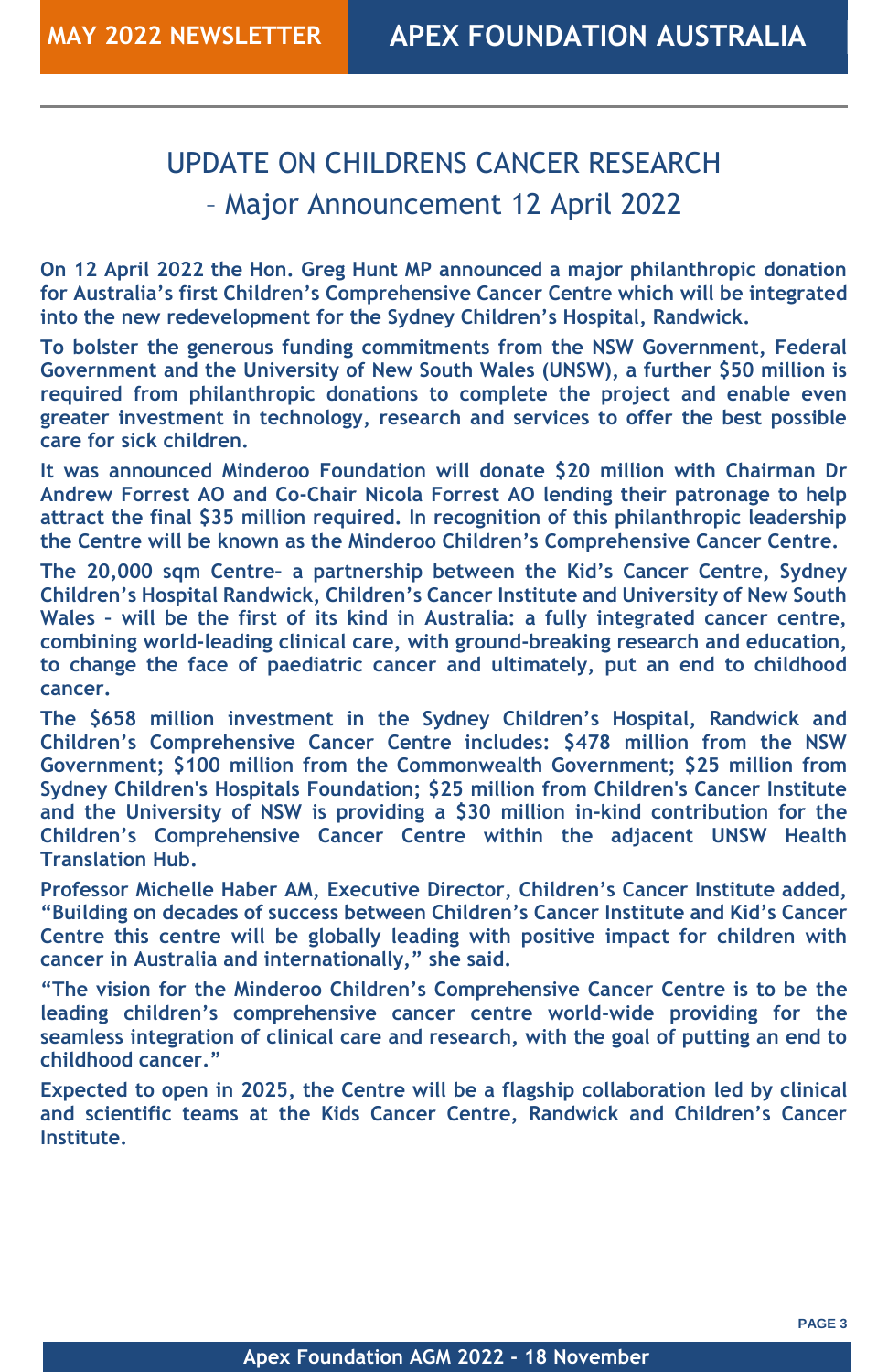### **Apex Foundation AGM 2022 - 18 November**

**How you can help? To continue the fantastic work of the Apex Foundation, please consider leaving a 'little something' in your will.When arranging a bequest to Apex Foundation, use of the following wording is preferred:**

#### **FOR A SPECIFIC BEQUEST**

**To leave a specific sum of money to the Foundation** "I give and bequeath to the Apex Foundation ABN 58 001 347 897, in aid of the \_\_\_\_\_\_\_\_\_ Trust and for its general<sup>§</sup> purposes, the sum of  $\frac{1}{2}$  and for the sense of my estate, for which the receipt of the the receipt of the Treasurer or another officer shall be sufficient discharge to my Executor for the Bequest."

**THANK YOU for thinking of the Foundation and being part of the FAMILY!**

#### **FOR RESIDUAL BEQUEST**

**Leftover funds, after you have left specific items to certain people** "I bequeath to the Apex Foundation, in aid of the \_\_\_\_\_\_\_\_\_\_\_\_\_\_\_\_ Trust and for its general purposes, the rest and residue of treasurer or another officer shall be sufficient discharge."

**For more information, in strict confidence, on arranging a bequest Please phone 02 9253 7775 or e-mail to info@apexfoundation.org.au**

#### **ARRANGING A CODICIL**

**An amendment to your** *Will* If you have already made your *Will*, but would like to alter it slightly, you may like to add a codicil. This is an amendment to your *Will,* which may set out your instructions for a bequest to the Apex Foundation.

*NB. This is not legal advice. Any prospective donor should seek the advice of a qualified legal, estate and/or tax professional to determine the consequences of his/her gift.*

### **NEW SOUTH WALES AUTISM - Apex Foundation's directors visit Aspect High School for afternoon tea**

The Apex Foundation directors were invited to the Aspect Central Coast (NSW) High School for students with Autism. It was to thank the Foundation for the grant to purchase a lawn mowing trailer and health and wellbeing items.

The students were very excited to have the directors visit and welcomed them with a beautiful student made afternoon tea. Despite the heavy rain, the Directors enjoyed a guided tour of the school to see all the projects that the school is running with the students.

The high school is the only one of its kind on the central coast of NSW and they are doing some amazing programs with the students, especially with the grants that the AF had recently made. It was wonderful to get together with the students and chat about the programs that they are working on.

## **DONATIONS**

The Chairman and Directors of the Apex Foundation thank the following for their generosity:

| <b>CHALET</b>  |                   |                      | <b>SHACK</b>   | <b>COMMUNITY</b><br><b>FUND</b> |
|----------------|-------------------|----------------------|----------------|---------------------------------|
| <b>Apex</b>    | Zone <sub>9</sub> | Weekday              | Ray            | Lindsay                         |
| 40Manly        | <b>Reunion</b>    | <b>Walkers</b>       | <b>Vincent</b> | <b>Carthew</b>                  |
|                |                   |                      | <b>Homes</b>   |                                 |
| R.             | <b>lan</b>        | Innerwheel of        |                |                                 |
| <b>Harmer</b>  | <b>Curren</b>     | <b>BlacktownCity</b> | <b>Apex</b>    | Graham                          |
| <b>R&amp;G</b> | <b>Graham</b>     | Alan &               | <b>Club of</b> | <b>Cassidy</b>                  |
| <b>Nelson</b>  | <b>Slade</b>      | <b>Virginia Watt</b> | <b>Klama</b>   |                                 |



The lawn mowing programme is a one-ofa-kind suggested by the AF to the school and has been a huge success in assisting many students with future employment opportunities. The students came up with the name of the company - **All Aspects Garden Care**. The school is also running a coffee van for the students to assist them with making and selling coffees and cakes

which has also been a huge success.

*Apex Foundation directors at the presentation:* 

*Lindsay Carthew, Simon Grant (General Secretary, Apex Australia), Neal Molineaux, Mike Fitze, Tony Wilshire and David Cotton*

### Apex Foundation was also a nominee in the Aspect community awards

The Apex Foundation was also a nominee in the Aspect community awards which was held on the same night as the afternoon tea in Sydney for all the work we have done with the High school programmes.This visit coincided with our April Foundation Board meeting, and we all agreed how satisfying it is to see a project get implemented and then have such successful results. **Jamie Vincent, Vice Chairman**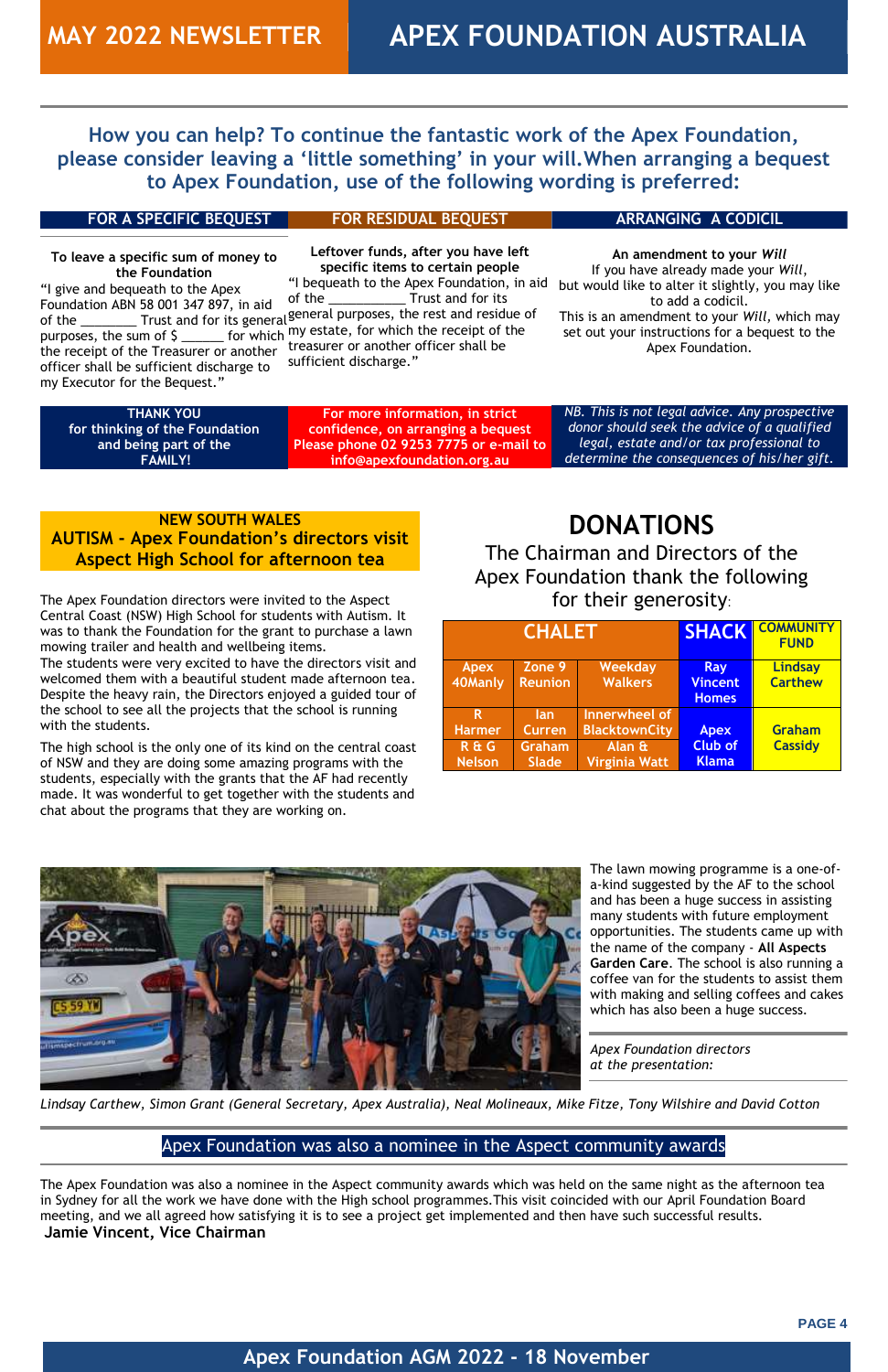

### **Apex Foundation AGM 2022 - 18 November**

#### **KEYWORD**

# The magic of the Castle is alive once again

It has been a wild ride since the beginning of the Covid 19 and the Magic Castle has been very lonely particularly since the big celebration in October of 2019 for her 40th birthday. We were only open for a short time with a couple of groups going through in June last year.

As things are opening and we are getting back to a normal life, the Magic Castle will be hearing the laughs of Children and young adults again this winter. In the meantime, we have been very busy with work parties getting her ready.

A huge thank you to all the Apex clubs and Apex members, both past and present, who have worked so hard to make the Magic Castle even more magical. We are starting to see some very welcome donations come in as well. It is wonderful to see that the Magic Castle has still got a very special place in many Apexians hearts and wallets.

On a serious note thank you very much for all the ongoing support we have received over the years and especially the past 2 years as it has very tough. So if you would like to make a donation to a very magical place which has seen over 40,000 children visit and make special memories please don't hesitate to do so.

The hard-working Chalet management committee and the Directors of the Foundation are very excited to see the children come back through the doors and make some special memories come the opening weekend in June.

Thank you regards

Jamie Vincent Vice Chairman



### **The Magic Castle – Even Covid could not keep us away**

Hope you are all doing well and staying safe. What a crazy couple of years we have had with the pandemic, lock downs and restrictions from state to state. Despite all this, Apexians still made things happen. The doors to the Magic Castle may have closed but it didn't stop the dedication and passion of many Apexians who have worked on the Magic Castle during this time. In saying this I would like to thank everyone who has given up their time to make the Chalet a better place. The Magic Castle finally had the Magic Castle Dunk, kindly

donated by the Apex Club of Blacktown, installed. It had been in the storeroom for 4 years and he is now standing out the front to welcome all the kids back to the Magic Castle in 2022, Keeping the Magic Alive.

The installation was completed by the Apex Club of South Wagga and it is has been installed to stand the test of time. Thank you to South Wagga Apex Club for your continued support.

Another successful work party was completed at the Apex Magic Castle by the members of the Apex Club of South Wagga in early January 2022 where Members replaced the games room floor coverings (and what a difference it made) and attended to some adjustments to doors and signage.

They were also lucky enough to have Life Member Geoff Molineaux and his wife Roslyn (past Member of Adelong Apex) attend and assist in the maintenance work. It was great to hear that the Adelong Apex Club used to attend in early January each year to undertake maintenance. Geoff is the father of past NP Neal and was at the opening of the Magic Castle back in 1979; thank you Geoff and Roslyn – it is great to have such dedicated Life members of Apex.

Big thanks to Choices Flooring Wagga for their continued assistance to the Chalet and support of our Magical asset to ensure we can **Keep the Magic alive** for so many more disadvantaged children. Well done to all involved and looking forward to the next maintenance trip by the South Wagga club.

We had a second work party in late January 2022. We were lucky enough to have life member of Port Macquarie John Fettel and his wife Margaret attend and help lead the work party along with members from the Chalet committee. The Apexian of the Year Elise Malberg lent a hand on the paint brushes. This was Elise's 4th trip to the chalet demonstrating why she is Apexian of the Year.

We also had the privilege of having National Board director Ben Cunnow attend and get his hands dirty and paint some Jasper paint. After speaking to Ben I think he will be back to assist in future work parties. The team got a great deal achieved with such a small

group, minor repairs, lots of painting, roof and chimney repairs and general cleaning.

Hopefully next year's work party will be Covid and Bush fire free so we can enjoy some good old fashioned Apex fellowship as well as getting our hands dirty and making the Magic Castle an even more magical place for years to come.

On behalf of the Apex Foundation, The Chalet Committee and all the children that will enjoy the Magic Castle we thank you all and hope to see as many new faces next January, because believe me when I say that once you have been there, you will never forget your time at the Magic Castle.

## **KEEPING THE MAGIC ALIVE**

Jamie Vincent. Foundation Vice Chairman. Poppy Chalet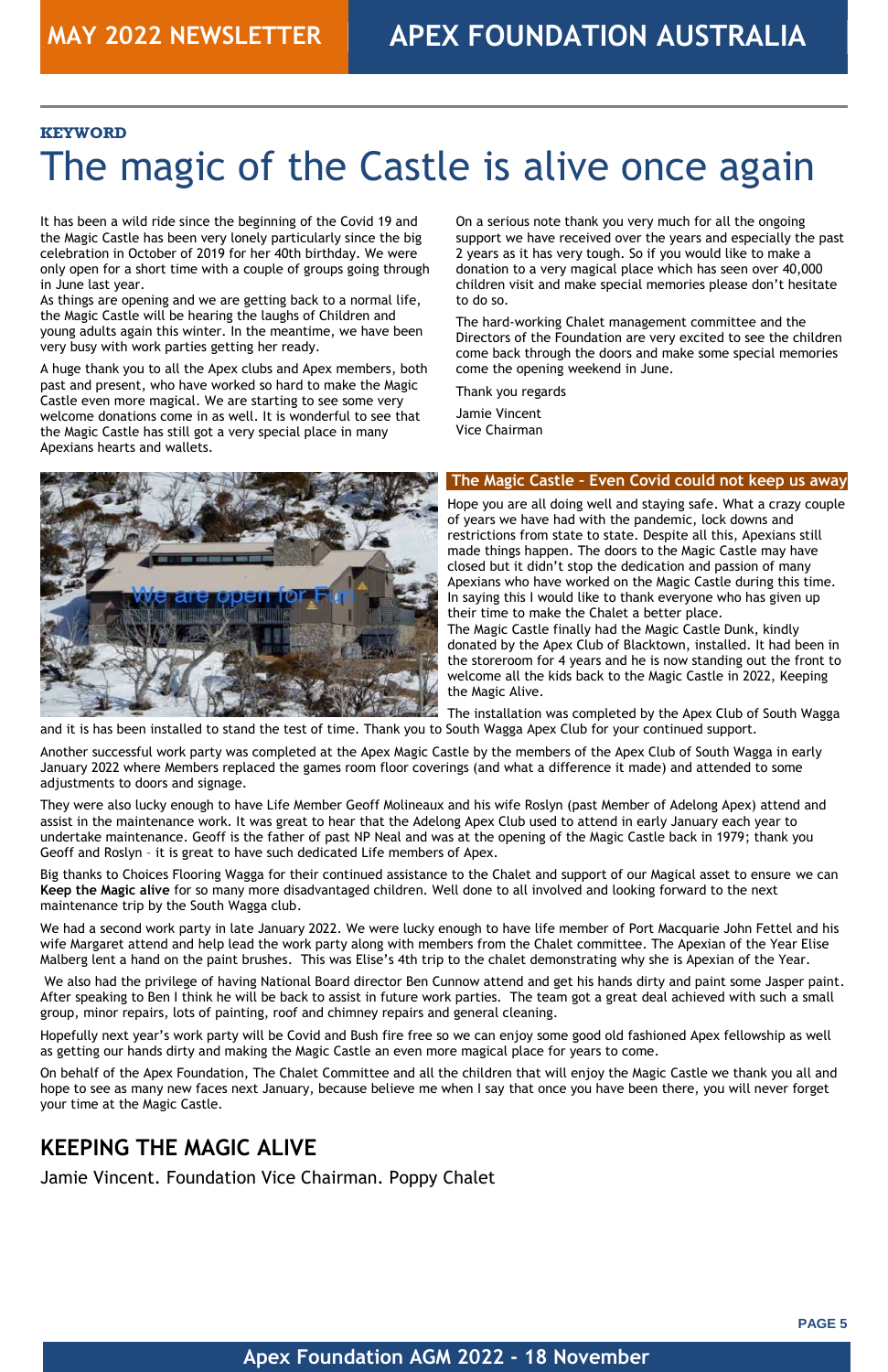### **Apex Foundation AGM 2022 - 18 November**

### Foundation supporting Apex Club projects – The Mental Health Initiative (MHI)

Last year the Apex Foundation decided to make funding for Apex Clubs in their community. \$30,000 has been made available and to date almost \$25,000 has been approved.

We now provide an update on the MHI projects that have been completed:

- WESTERN AUSTRALIA Wongan Hills Apex, WA \$900 to assist in sending students from the local HIGH school to attend a Youth Mental Health Forum. Report Attached.
- VICTORIA Bairnsdale Apex, Vic \$6,580 for Fun Run promoting mental health in their community.
- SOUTH AUSTRALIA Jamestown Apex, SA \$7,000 to fund Mental Health aspects of their Caltowie 'Chilled Down & Fired Up' Festival. Report Attached.
- SOUTH AUSTRALIA Gawler Apex \$2,000 for 'drop in, chill out' room at Gawler Community Centre. Report attached.



In addition, a donation of \$5,000 was approved to 'AreYouBoggedMate'. This rural based organisation has been active in 'barn door' meetings speaking directly to country

blokes about handling mental health for themselves and their mates. Their ambassador, Mary O'Brien has featured on shows such as ABC's Landline.

**We also thank our members and supporters who so generously gave to this appeal.**

## MENTAL HEALTH INTIATIVE - SOUTH AUSTRALIA Centre reflects on generous Apex aid - Gawler Apex Mental Health Funding Win



Thanks to the generous support of the Apex Australia Foundation the Gawler Apex Club was successful in obtaining a grant for much needed resources for the Gawler Community Centre. The Gawler Apex Club became aware of the Gawler Community Centre mental health program through a local GP who donates her time every week to assist run their program. The Gawler Apex club was able to obtain a grant for two reflection chairs which will be used by the Centre for staff and customers who need 'time out'.

In addition to the chairs the Gawler Apex with funding from the Foundation were able to donate 2 adult guitar and one child guitar for their music classes. Up until now members of the public were only able to access the cheap music lessons if they owned a guitar. With this generous donation the Centre is able to allow members of the public who may not have been able to afford a guitar the ability to learn how to try their hand.

### *Bronte Gawler Apex with Centre Manager , Sharyn Lewis*

The Gawler Apex Club is aware that mindfulness and the ability to take time out in something as simple as a hanging chair can be beneficial to mental health. Likewise, the benefits of playing a music instrument have benefits to those who may have challenges with mental health.

Through collaboration with the Foundation and the Gawler Community Centre the Gawler Apex Club is pleased to be able to benefit the mental health of members of the Gawler Community.

Centre Manager Sharyn Lewis has been overwhelmed with the positive feedback the hanging chairs and guitars have received from volunteers and the community.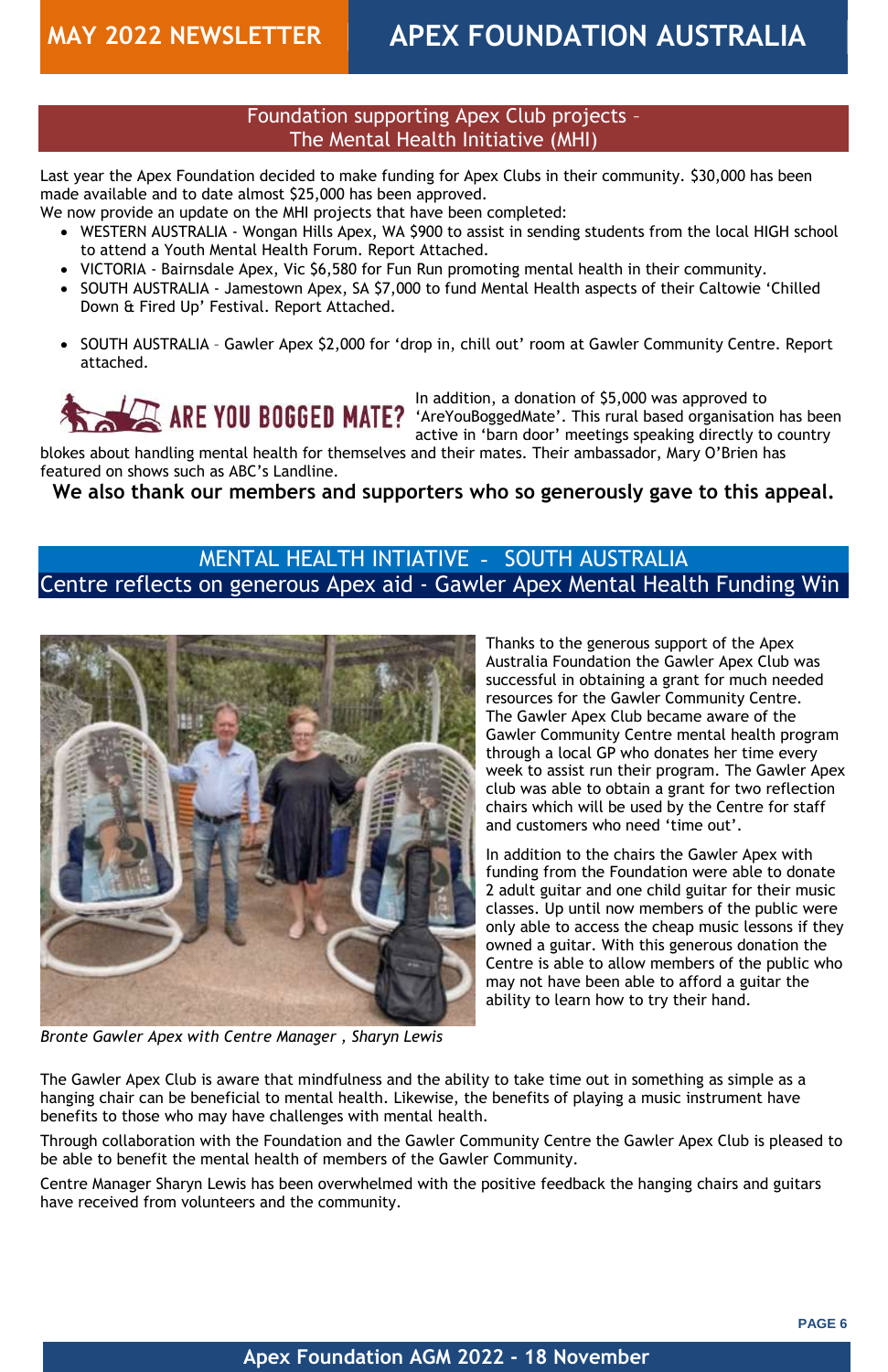



### **Apex Foundation AGM 2022 - 18 November**

## **Apex Foundation Mental Health Project Grant Final Report**

## Caltowie Chilled Out And Fired Up Music Festival – Saturday 26 March 2022

The Jamestown Apex Club were very privileged to receive funding support from the Apex Foundation towards our biggest annual event, the Caltowie Chilled Out and Fired Up Music Festival, held on Saturday March 26th, 2022. This event is a 12 hour festival of live bands, gourmet food and drink vendors in the small town of Caltowie (situated in the Southern Flinders Ranges) and all for the purpose of raising awareness and funds for mental health in rural communities.

To emphasise our focus on mental health we had several services on site throughout the day for attendees to talk to and find out more about these services that particularly target rural communities like ours. In person we had staff from Lifeline's branch in Clare, Standby Support Services, and our local Mid North Suicide Prevention Network (MNSPN). It is our hope to work in tandem with these organisations to use some of our fundraising for joint local projects. On the day we had them set up with a "Chill Out Lounge", where if people wanted private conversations with any of the services, they could do so in the glamping tents provided for such a purpose. Inside the tents we also had mental health posters and handouts for those interested. These were also distributed throughout the main marquees, which were well used due to the very sunny afternoon!

We were also fortunate to have Zane Kirkwood as our guest speaker up on the main stage. Zane is a former SANFL football champion and now works in an ambassadorial role with the Breakthrough Mental Health Research Foundation, so he was able to discuss his journey with mental health and the work he is now doing, all in front of a huge captive audience.

The day was a massive success after all the worry about the potential impact of Covid and the weather. We had 970 tickets out of 1000 sold, with an overall attendance of over 1000 (including volunteers, staff, bands, vendors), so it was a wonderful atmosphere and financially it will be a great success! It will be ratified at our next club meeting that we should be able to donate back to the Apex Foundation the

\$7,000 granted to us, to help other Apex clubs start their own mental health projects in their own patches. It would be great to know which clubs and projects our donation ends up helping, to link us in this common purpose, although we know this might be easier said than done.

Once again, thank you to the Apex Foundation for your generous support in this endeavour and believing in what we are setting out to achieve!

Yours in Apex, Ben Lehmann President – Jamestown Apex Club







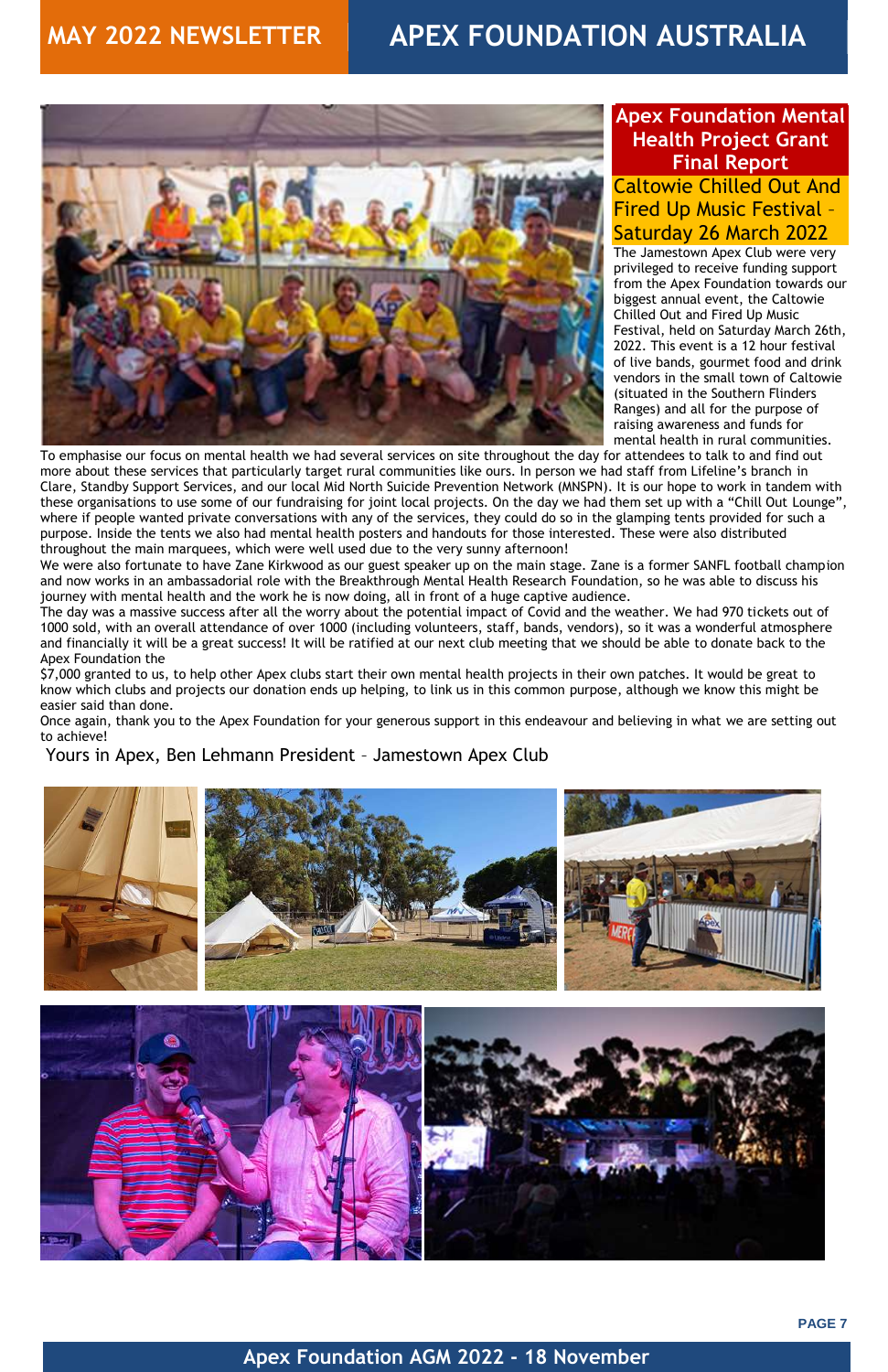

### **Apex Foundation AGM 2022 - 18 November**

## WESTERN AUSTRALIA

# *'In Your Head 2021'*

by Erin Simpson

My journey with Zero2Hero started with applying to Camp Hero to become a mental health ambassador. I was successful in my application and got to attend this incredible camp with a group of strangers, who turned into friends and are now like family, in April this year. Coming home I knew we needed more mental health support in our school and Zero2Hero was the place to start.I requested local representatives of Apex and Rotary to attend one of their meetings to share an understanding of Mental Health in Youth and request their financial assistance to enable our entire high school to attend the 'In Your Head' Youth Mental Health forum in Perth. I was successful in getting the funding and am extremely grateful to our Apex and Rotary for their generosity.

'In Your Head' is about educating people on what mental health and mental illness is and breaking the stigma around these things. Without that open line of communication and the education on the issues, people suffer in silence and some people even die.

We ate lunch after our breakout session and went back into the theatre to listen to Olympic gymnast and Ninja warrior, Olivia Vivian.

Knowing our own strengths and limiters and having self-acceptance and understanding from others is pivotal. Karen Young was the first presenter who talked about chemicals and hormones in the brain that can cause mental illness and the difference between mental health and illness.

Brian Councillor talked about his past and trauma that he has faced and what he did to seek help.

Now he helps hundreds of others, he said we can all help each other and that *we are the future and he's absolutely correct.*

After recess we headed to our breakout sessions. I, and a few other Wongan kids went to a session called 'surviving your teen years online', this was about how to cope with the anxiety and legality issues around social media and some of the facts were quite scary.

## *Did you know that if you are in a group chat where someone is being bullied and you don't do anything about it you can be charged?*

The next session I went to was for LGBTQ+ community and allies where we were taught about how to correctly use people's pronouns and respect their gender identity as well as sexuality.

Finally, I went to a session about retraining your brain, we were taught to associate things with happy memories rather that bad ones because if we remain negative about something we will never have a good time.

She told us about her story of success and failure, how she coped with disappointment and lost the love for her passion and then how she got it back. She was an inspiration for perseverance.

The day was incredibly valuable and the feedback from my peers has been so positive. Hopefully we can continue working with Mental Health at school and in the wider community. Again, I would like to thank Rotary and Apex for their sponsorship of this event and hope they know what a difference their contribution has made.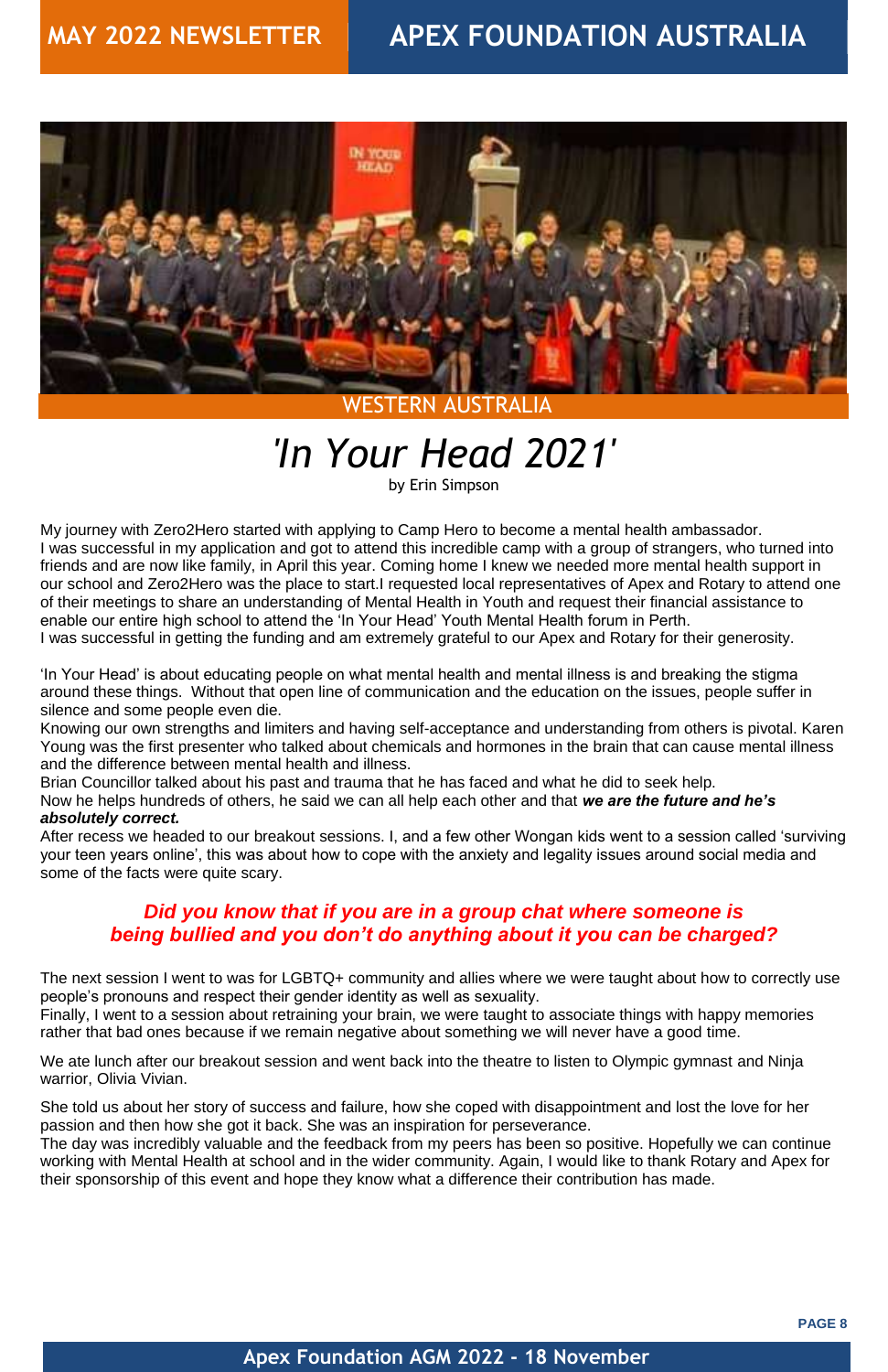

## **Apex Foundation AGM 2022 - 18 November**

### **VICTORIA**

## **Bringing colour back to East Gippsland**

Easter weekend was once again colourful in Bairnsdale. Over 400 people attended the family friendly and fun Colour Ya world 5km fun run at the Mitchell Port on Easter Saturday. After a fantastic event in 2021 the group decided it was the perfect opportunity to once again host this event over Easter and bring colour back into East Gippsland Region and raise some much-needed funds for Melon's Cottage.

The turnout has again been amazing and to see the joy on people's faces is priceless. The event organisers would like to thank the many businesses and volunteers who assisted them with items to make the event such a success.

A joint venture between Apex Club of Bairnsdale and the HIIT Factory Bairnsdale, the event has been hailed as a massive success for the second year in a row!

This year they have raised close to \$4000 each for the Melon's Cottage Foundation in Lakes Entrance and The Apex Club of Bairnsdale.

The Apex Club of Bairnsdale successfully applied for a mental health and wellbeing grant from The Apex Foundation and without them we could not have made this happen.

"Volunteers travelled from near and far to assist with 'throwing some colour' and enjoying some time with their families, having almost as much fun as the participants.

The addition of food and coffee vans and a picnic seating area this year enhanced the festival atmosphere and encouraged families to stay and enjoy a bite to eat and drink and chance to mingle. Thank you to our participants for joining in and being patient with us. If you go by the smiles on all the participants' faces, the event has certainly hit its mark in bringing fun and colour into the community and will be looking to make it an annual event on the East Gippsland Calendar. Community wellbeing is at the heart of the Apex Club of Bairnsdale; as small group of volunteers who work to hold community events that bring us all together for a fun and entertainment and meet monthly.

For more details on joining the Apex Club of Bairnsdale where you too can be involved in bringing great fun to your community please get in touch.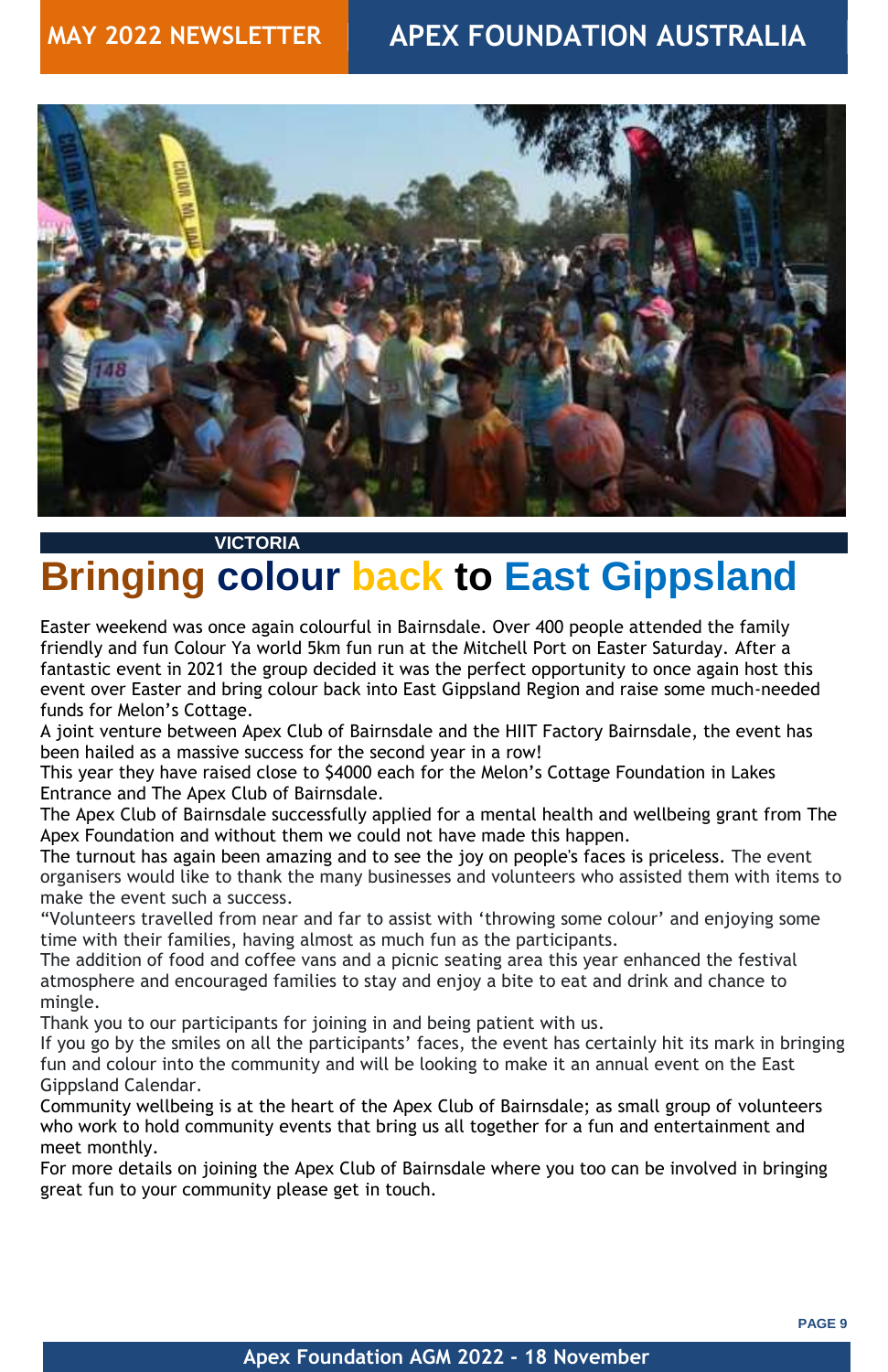**PAGE 10**

### **Apex Foundation AGM 2022 - 18 November**

## **Civilian Widows Trust** digs deep into its pockets **Grants approved - \$47,944:**

Drawn from the Civilian Widows Trusts since November 2021 -

## **Apex Club of Busselton \$4,871:**

To assist Georgiana Molloy Anglican School, by funding their newly established Service Club to put together 100 stationary packs for distribution to underprivileged children

## **Apex Club of Busselton \$4,021:**

**To** cover essential needs for a young mother, a victim of severe domestic violence to cover baby needs, & educational needs for the other children

## **Apex Club of Geraldton \$2,821:**

To cover education costs for an identified very underprivileged child, including fees, text books, uniform, excursions, and WA Maths summer school

### **Apex Club of Geraldton \$500 :**

To assist an individual with special education needs, & assist with funding to develop his further skills, and preparation for a transitional period

### **Apex Club of Geraldton \$800 :**

To assist 4 underprivileged children identified to attend a school camp in Perth, which also covers many educational facility visits. Leadership skills also involved here.

### **Apex Club of Geraldton \$1,860:**

**To** cover cost for 25 students attend school camps in Perth, which involves the gaining of leadership skills, and visits to a University.

### **Various High Schools in WA \$8,421**:

Covers 9 families with school fees, uniforms, booklists, and school camps

### **Apex Club of Bunbury Koombana \$12,000:**

**To** assist 3 young identified children attend a World Jamboree in South Korea

## **Kununurra Apex Club \$6,500:**

**To** fund 15 young female aboriginal children participate in a 'Coming out of the Shadows'

### **Apex Club of Toowoomba \$950 :**

To assist a young student attend a National Youth Science program in Canberra

**Toolooa State High School, Queensland \$5,200 :**

To assist 42 families, struggling financially, to cover school resources, equipment, uniforms, senior jerseys, & excursions for their children.

**Tony Wilshire, Chairman**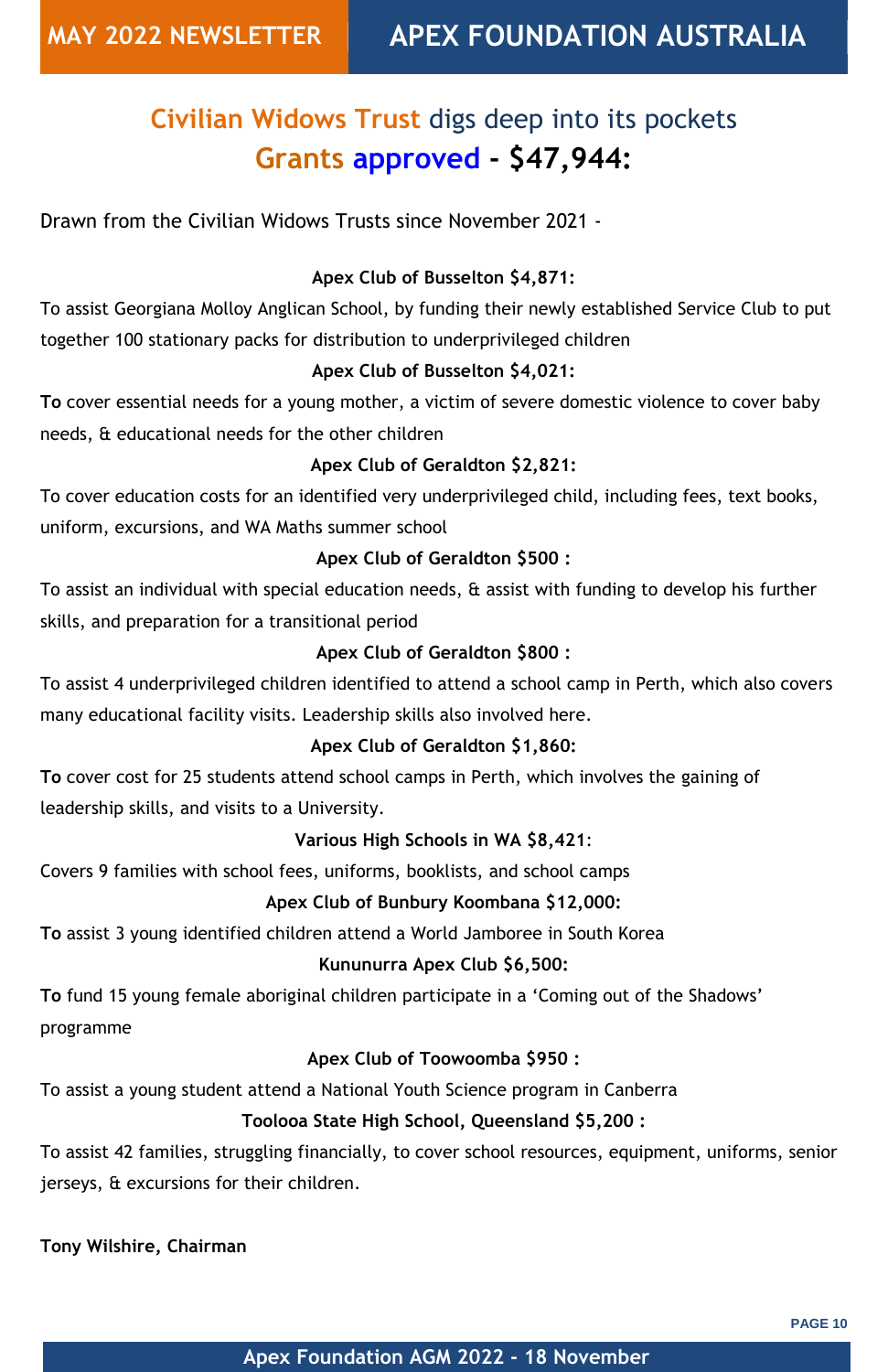

### **Apex Foundation AGM 2022 - 18 November**



Name \_\_\_\_\_\_\_\_\_\_\_\_\_\_\_\_\_\_\_\_\_\_\_\_\_\_\_\_\_\_\_\_\_

Phone

**PLEASE RENEW MY MEMBERSHIP (please circle one)**

 Individual : **One Year** \$50 **3 Years** \$ 125 **Gold Life** \$1,000 Club : **One Year** \$165 **Gold Life** \$1650

**ADDITIONAL DONATION : please scan or post this form**

I would like to make an additional donation of:

Membership Fees and donations will be allocated by the Apex Foundation Board. However, if you would like your donation to go to one or more specific Foundation cause, please nominate here:

**Credit Card** 

Name on card \_\_\_\_\_\_\_\_\_\_\_\_\_\_\_\_\_\_\_\_\_\_\_\_\_\_\_\_\_\_\_\_\_\_\_\_\_\_\_\_

Card number: \_\_\_\_\_\_\_\_\_\_\_\_\_\_\_\_\_\_\_\_\_\_\_\_\_\_\_\_\_\_\_\_\_\_\_\_\_\_\_\_Expiry Date: \_\_\_\_\_\_\_\_\_\_\_\_\_\_\_\_\_\_\_

Signature:

### **EFT/Direct Credit**

Apex Foundation Limited : Westpac Banking Corporation BSB: 032 010 A/C No.: 300978

NB: Make sure you include your name in the reference when remitting.

**Cheques – please send your cheque with this form to**

APEX FOUNDATION LIMTED P.O Box 93 Engadine NSW 2233

Tel: 02 9253 7775 Email: [info@apexfoundation.org.au](mailto:info@apexfoundation.org.au) ABN: 58 001 347 897

*We thank you for your support. Your contribution will make a difference in our Community to those in need*